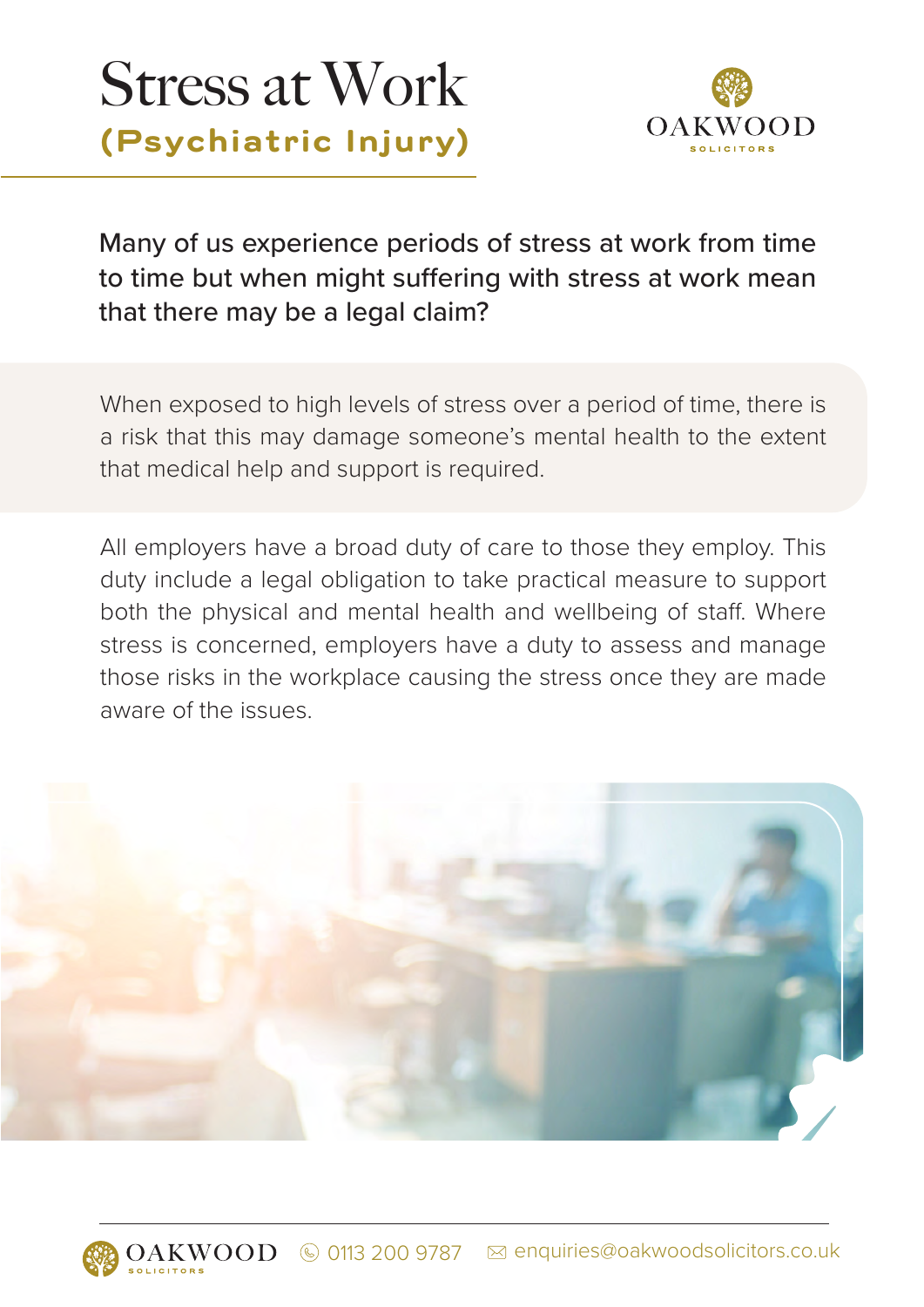Common risks in stress at work claims can include issues to do with:



In a stress at work claim, compensation is pursued in the County Courts against an employer who has failed in their legal duties to keep their employee mentally safe at work despite being aware that there were risks present causing harm to that employee's health.

Compensation includes damages for the mental health injury (personal injury) in itself, together with any financial losses such as lost earnings or therapy costs.

Here at Oakwood Solicitors, we have a specialist team of mental health trained lawyers happy to provide a free assessment of any potential stress at work claim.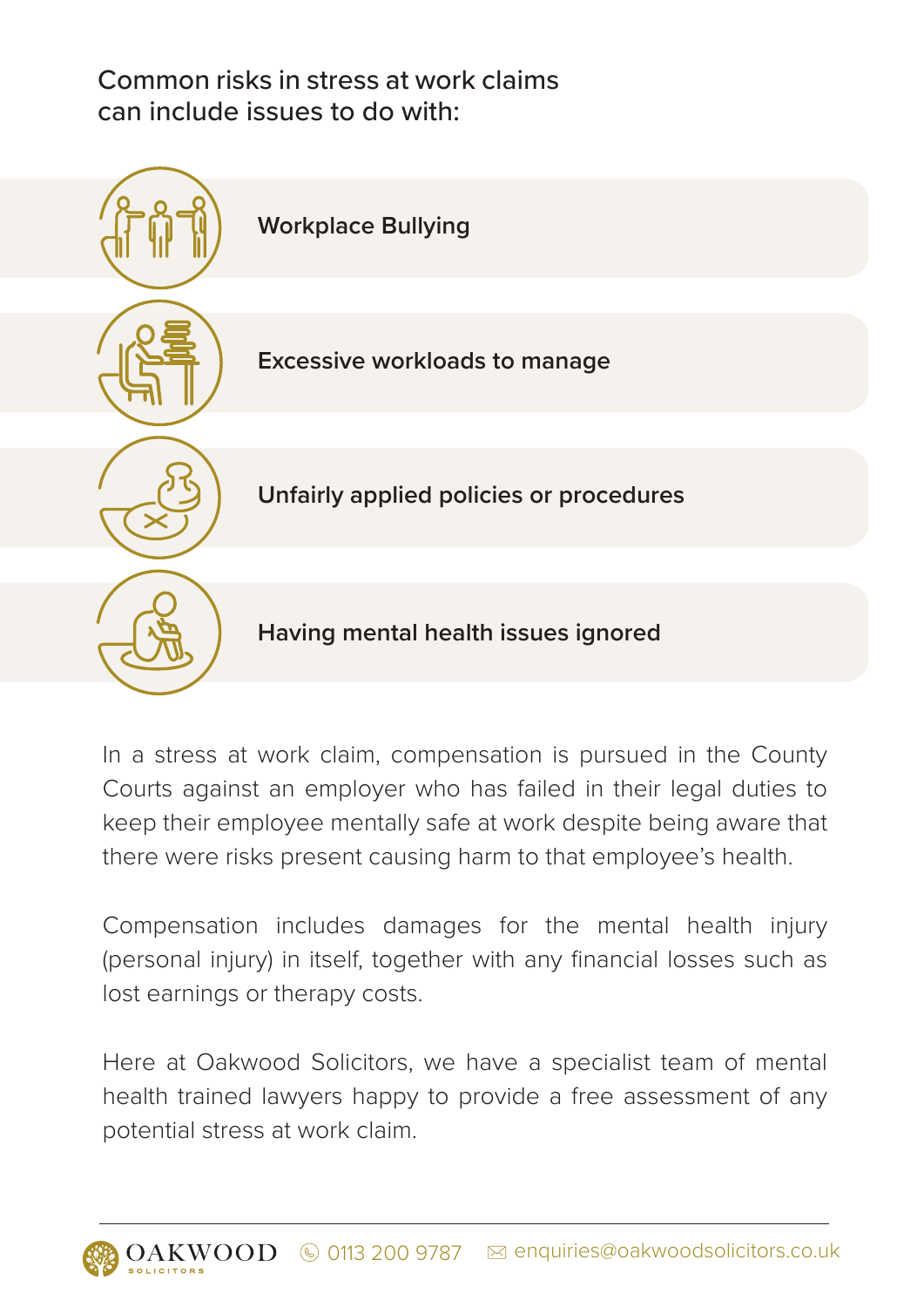## Meet the team

Oakwood Solicitors has a specialist team of dedicated Psychiatric Injury Lawyers. Please see below a snapshot of three of their profiles.



#### **Jessica Rowson**

Director and Head of Psychiatric Injury

Jessica started as a Paralegal at Oakwood Solicitors in July 2010, qualifying as a Solicitor in September 2013. Following her qualifying as a Solicitor, Jessica established a niche department dealing primarily with Stress at Work claims.

She was promoted to Assistant Head of Department in 2014 and took over as Head of Department in 2016, where she broadened the scope of the department to cover a wider range of claims focused on Psychiatric Injury. In December 2017, Jessica was promoted to Director following over seven years of service and dedication to the firm.

In 2018 she obtained a TQUK Level 2 Certificate in awareness of Mental Health Problems and is also a qualified Mental Health First Aider.

Jessica also recently contributed her expertise to a BBC documentary – which highlighted daily workplace interactions and asked whether the behaviours displayed could be deemed as sexual harassment.